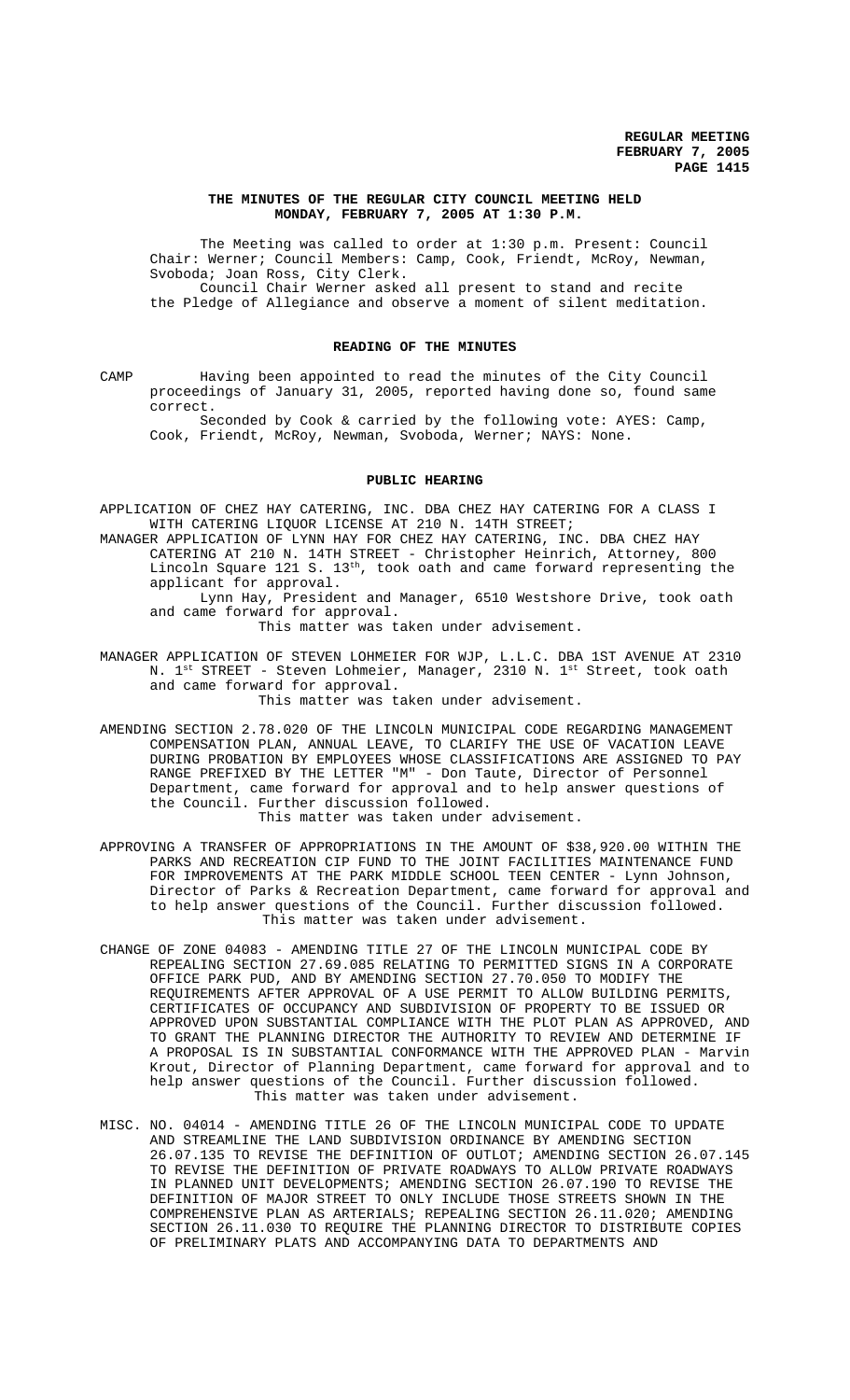> GOVERNMENTAL AGENCIES FOR REVIEW AND TO REDUCE DEPARTMENTAL OR GOVERNMENTAL AGENCY REVIEW OF PRELIMINARY PLATS FROM FIFTEEN DAYS TO TEN DAYS; AMENDING SECTION 26.11.032 TO ADD PROVISIONS FOR FILING PRELIMINARY PLATS AND SCHEDULING HEARINGS BEFORE THE PLANNING COMMISSION AND REPEALING THE PROVISION REQUIRING THE SUBDIVIDER TO PROVIDE A WRITTEN RESPONSE TO THE PLANNING DIRECTOR'S RECOMMENDATION ON THE PRELIMINARY PLAT; REPEALING SECTION 26.11.033 RELATING TO MODIFICATION OF THE PRELIMINARY PLAT PROCEDURES; AMENDING SECTION 26.11.036 TO DELETE A REFERENCE TO REPEALED SECTION 26.11.033; AMENDING SECTION 26.11.038 TO PROVIDE THAT APPROVAL OF THE PRELIMINARY PLAT ALSO ALLOWS THE SUBDIVIDER TO PROCEED WITH THE INSTALLATION OF STREET LIGHTING AND STREET NAME SIGNS; AMENDING SECTION 26.11.039 TO MODIFY THE REQUISITES FOR FINAL PLAT APPROVAL WITH RESPECT TO THE INSTALLATION OF IMPROVEMENTS OR PROVISION FOR THEIR INSTALLATION; AMENDING SECTION 26.11.040 TO MODIFY THE TIMING FOR THE INSTALLATION OF IMPROVEMENTS; AMENDING SECTION 26.11.060 TO REDUCE DEPARTMENTAL OR GOVERNMENTAL AGENCY REVIEW OF FINAL PLATS FROM FIFTEEN DAYS TO TEN DAYS; AMENDING SECTION 26.11.110 TO REPEAL PROVISIONS REQUIRING THE SUBDIVIDER TO BE RESPONSIBLE FOR THE EQUIVALENT COST OF LOCAL STREET PAVING IN A MAJOR STREET AND DELETING THE ANNOTATION APPEARING IN THE LINCOLN MUNICIPAL CODE FOLLOWING SECTION 26.11.110; AMENDING SECTION 26.15.015 TO REQUIRE THAT THE PROPOSED USE OF AN OUTLOT BE DESIGNATED ON THE PRELIMINARY PLAT; AMENDING SECTION 26.19.031 TO REQUIRE THAT THE PROPOSED USE OF AN OUTLOT BE DESIGNATED ON THE FINAL PLAT AND TO REQUIRE THAT A 2 ½" X 6 ½" BLANK SPACE BE LEFT AT THE TOP OF THE FIRST PAGE OF THE FINAL PLAT; AMENDING SECTION 26.19.035 TO REQUIRE THE NOTATION ON THE FINAL PLAT OF THE CERTIFIED LANDSCAPER SELECTED TO INSTALL STREET TREES; AMENDING SECTION 26.23.140 TO PROVIDE A MINIMUM LOT DEPTH FOR DOUBLE FRONTAGE LOTS ABUTTING A MAJOR STREET; AMENDING SECTION 26.23.170 TO PROVIDE PROVISIONS FOR THE PERMANENT MAINTENANCE OF PRIVATE IMPROVEMENTS; AMENDING SECTION 26.27.005 TO PROVIDE THAT THE PLANNING DIRECTOR MAY WAIVE THE MINIMUM IMPROVEMENTS REQUIRED IN A SUBDIVISION WHEN THERE ARE NO ADDITIONAL LOTS CREATED; AMENDING SECTION 26.31.015 TO AUTHORIZE THE APPROVAL OF A CUP, PUD, SPECIAL PERMIT, OR USE PERMIT TO VARY OR MODIFY THE REQUIREMENTS OF THE LAND SUBDIVISION ORDINANCE SO AS TO PERMIT THE COORDINATED DEVELOPMENT OF A SUBDIVISION AND COMMUNITY UNIT PLAN, PLANNED UNIT DEVELOPMENT, SPECIAL PERMIT, OR USE PERMIT - Marvin Krout, Director of Planning Department, came forward for approval and to help answer questions of the Council. Further discussion followed.

Ray Hill, Planning Department, came forward to help answer questions of the Council. Further discussion followed. This matter was taken under advisement.

ANNEXATION 04011 - AMENDING THE LINCOLN CORPORATE LIMITS MAP BY ANNEXING APPROXIMATELY 75 ACRES OF PROPERTY GENERALLY LOCATED EAST OF S. 56TH STREET AND SOUTH OF PINE LAKE ROAD;

APPROVING AN ANNEXATION AGREEMENT BETWEEN THE CITY AND CAMPBELL FARM AND LAND CO. AND NORTHWOODS, L.L.C. OUTLINING CERTAIN CONDITIONS AND UNDERSTANDINGS WITH REGARDS TO THE ANNEXATION OF APPROXIMATELY 75 ACRES OF PROPERTY GENERALLY LOCATES SOUTHEAST OF S. 56TH STREET AND PINE LAKE ROAD;

CHANGE OF ZONE 04075 - APPLICATION OF VILLAGE GARDENS LLC FOR A CHANGE OF ZONE FROM AG AGRICULTURAL DISTRICT TO R-3 RESIDENTIAL AND B-3 COMMERCIAL, ON PROPERTY GENERALLY LOCATED EAST OF S. 56TH STREET AND SOUTH OF PINE LAKE ROAD, FOR A PLANNED UNIT DEVELOPMENT DISTRICT DESIGNATION OF SAID PROPERTY, AND FOR APPROVAL OF A DEVELOPMENT PLAN WHICH PROPOSES A WAIVER OF THE REQUIRED PRELIMINARY PLAT PROCESS AND MODIFICATIONS TO THE ZONING ORDINANCE, LAND SUBDIVISION ORDINANCE AND LINCOLN DESIGN STANDARDS TO ALLOW 348 DWELLING UNITS IN THE UNDERLYING R-3 ZONED AREA AND APPROXIMATELY 185,000 SQ. FT. OF COMMERCIAL FLOOR AREA IN THE UNDERLYING B-3 ZONED AREA - Dick Campbell, 7000 S. 56<sup>th</sup> Street, came forward for approval and showed an overhead of what the "Village Gardens" development will look like. He discussed how this development will look more like a "traditional neighborhood development" with quality architecture, front porches, housing diversity, and alley-entrance garages. He also stated that the street names in this development will all be named after famous gardens around the world with the exception of the Boulevard. Further discussion followed.

Kent Seacrest, Attorney, 1111 Lincoln Mall, Suite 350, came forward for on behalf of the applicant to give thanks to all of the people and the departments who were involved with this development. Further discussion followed.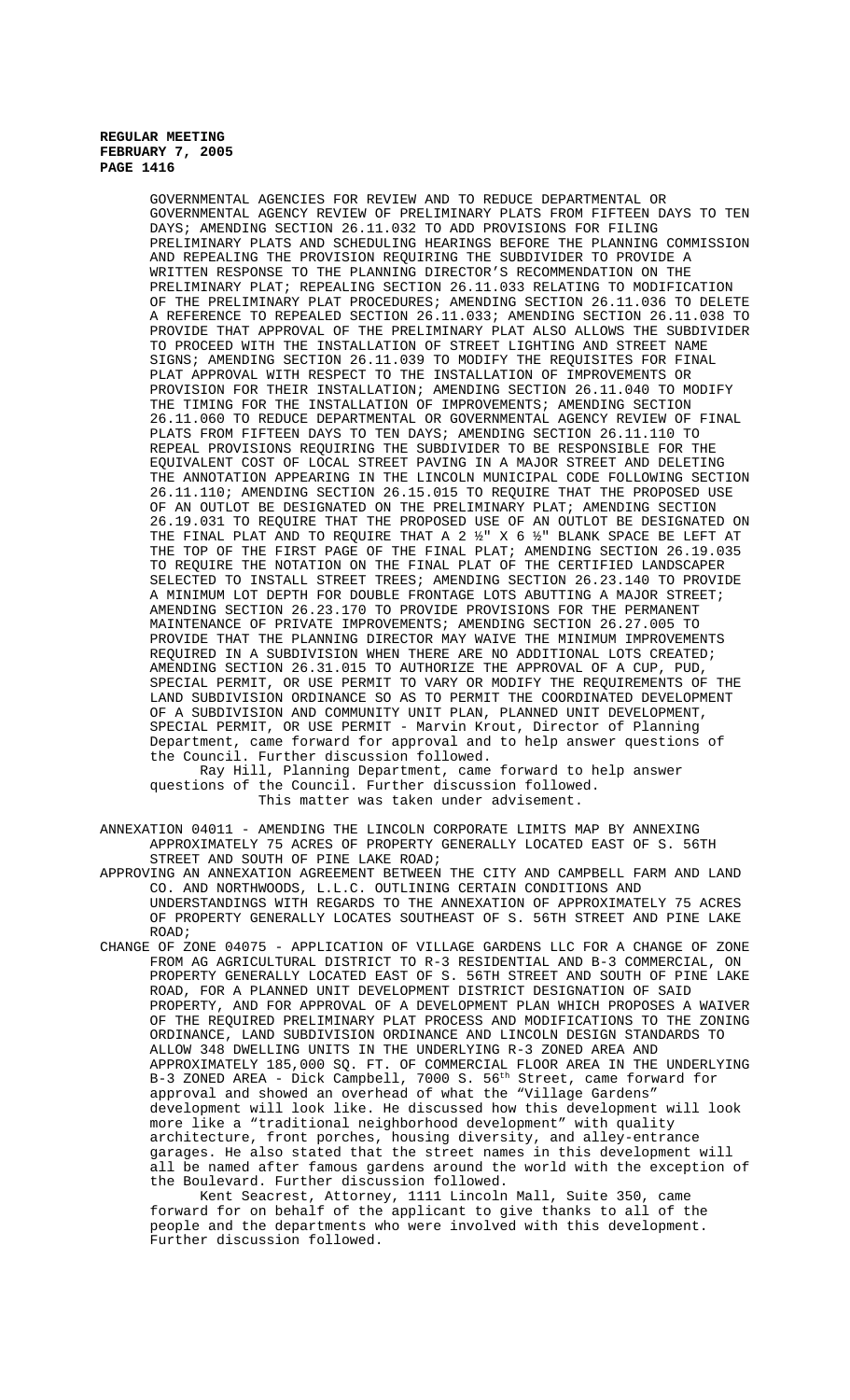Charlie Humble, Attorney, 301 S. 13<sup>th</sup> Street, Suite 400, came forward in a neutral position on behalf of Lincoln Electric System. He stated the following for the record, "I received the exhibits of this annexation agreement this morning and I just wanted to point out that in connection with Attachment E to the Annexation Agreement it shows that 10 foot public utilities run along Pine Lake Road. The LES staff has entered into negotiations with the Campbell family for this unique development. Keep in mind that for about 20 years now we have taken 15 foot easements for not only LES but also for sharing our easement area with Alltel and Time Warner. Along Pine Lake Road, we have agreed primarily to 10 feet of public utility easements, but we will need 15 feet of easement at certain locations for what is called "switchgear" which is on the surface, and these are distribution easements. But of course, as the PUD, Phase I, and any additional Phases are developed, LES will need additional easements to be dedicated as the process goes through. We just wanted to supplement the record at this juncture so that there is no issue of us remaining silent should we have spoken. It's relatively a small matter, but still its one that we wanted to put on the record." Further discussion followed.

Mr. Seacrest came forward to help answer questions of the Council. Further discussion followed.

Mr. Campbell came forward for a rebuttal and stated that he has been in discussion with LES on this agreement from the beginning and will continue to do so.

This matter was taken under advisement.

APPEAL OF RISKY'S INC. FROM THE PLANNING COMMISSION DENIAL OF SPECIAL PERMIT NO 04065 FOR AUTHORITY TO SELL ALCOHOLIC BEVERAGES FOR CONSUMPTION ON THE PREMISES FOR AN OUTSIDE BEER GARDEN AT RISKY'S SPORTS BAR AND GRILL GENERALLY LOCATED AT 4680 LEIGHTON AVENUE - Craig Wittstruck, Attorney, 1630 K Street, came forward representing the applicant for approval. He stated that this area would only be used for smoking. Further discussion followed.

Dana Roper, City Attorney, came forward to answer questions of the Council. Further discussion followed.

This matter was taken under advisement.

## **\*\* END OF PUBLIC HEARING \*\***

# **COUNCIL ACTION**

#### **LIQUOR RESOLUTIONS**

APPLICATION OF CHEZ HAY CATERING, INC. DBA CHEZ HAY CATERING FOR A CLASS I WITH CATERING LIQUOR LICENSE AT 210 N. 14TH STREET - CLERK read the following resolution, introduced by Jon Camp, who moved its adoption for approval:

A-83194 BE IT RESOLVED by the City Council of the City of Lincoln, Nebraska:

That after hearings duly had as required by law, consideration of the facts of this application, the Nebraska Liquor Control Act, and the pertinent City ordinances, the City Council recommends that the application of Chez Hay Catering Inc dba Chez Hay Catering for a Class "I" with Catering liquor license at 210 N. 14<sup>th</sup> Street, Lincoln, Nebraska, for the license period ending April 30, 2005, be approved with the condition that the premise complies in every respect with all city and state regulations. The City Clerk is directed to transmit a copy of this resolution to the Nebraska Liquor Control Commission.

Introduced by Jon Camp Seconded by Svoboda & carried by the following vote: AYES: Camp, Cook, Friendt, McRoy, Newman, Svoboda, Werner; NAYS: None.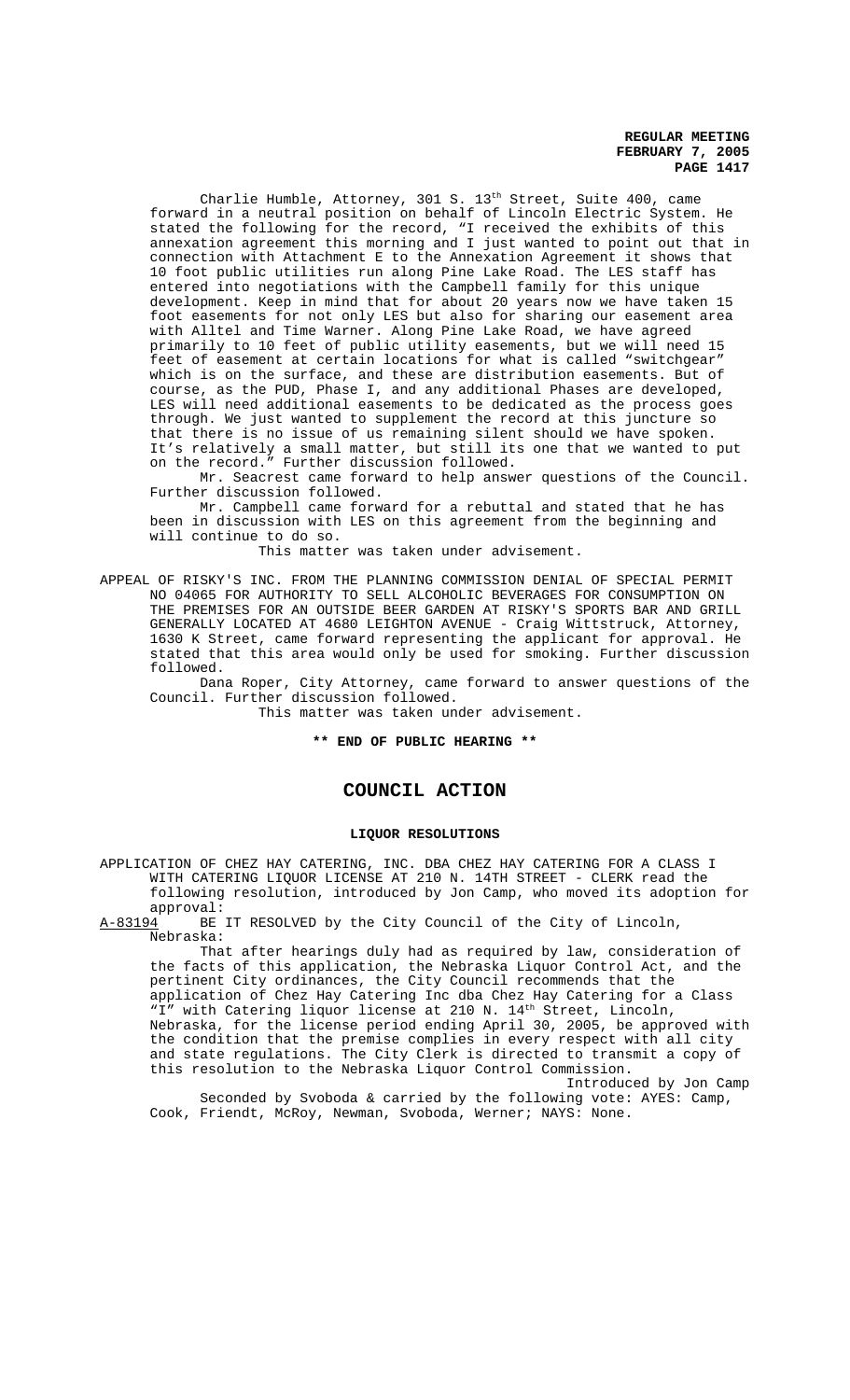MANAGER APPLICATION OF LYNN HAY FOR CHEZ HAY CATERING, INC. DBA CHEZ HAY CATERING AT 210 N. 14TH STREET - CLERK read the following resolution, introduced by Jon Camp, who moved its adoption for approval:<br>A-83195 WHEREAS, Chez Hay Catering, Inc. dba Chez Hay Catering

WHEREAS, Chez Hay Catering, Inc. dba Chez Hay Catering located at 210 N. 14th Street, Lincoln, Nebraska has been approved for a Retail Class "I" and Catering liquor license, and now requests that Lynn Hay be named manager;

WHEREAS, Lynn Hay appears to be a fit and proper person to manage said business.

NOW, THEREFORE BE IT RESOLVED by the City Council of the City of Lincoln, Nebraska:

That after hearing duly had as required by law, consideration of the facts of this application, the Nebraska Liquor Control Act, and the pertinent City ordinances, the City Council recommends that Lynn Hay be approved as manager of this business for said licensee. The City Clerk is directed to transmit a copy of this resolution to the Nebraska Liquor Control Commission.

Introduced by Jon Camp Seconded by Svoboda & carried by the following vote: AYES: Camp, Cook, Friendt, McRoy, Newman, Svoboda, Werner; NAYS: None.

MANAGER APPLICATION OF STEVEN LOHMEIER FOR WJP, L.L.C. DBA 1ST AVENUE AT 2310 N. 1<sup>ST</sup> STREET - CLERK read the following resolution, introduced by Jon

Camp, who moved its adoption for approval:<br>A-83196 WHEREAS, WJP, L.L.C. dba 1st Avenue 1 WHEREAS, WJP, L.L.C. dba  $1^{ST}$  Avenue located at 2310 N.  $1^{st}$  Street, Lincoln, Nebraska has been approved for Retail Class "I" liquor license, and now requests that Steven Lohmeier be named manager;

WHEREAS, Steven Lohmeier appears to be a fit and proper person to manage said business.

NOW, THEREFORE, BE IT RESOLVED by the City Council of the City of Lincoln, Nebraska:

That after hearing duly had as required by law, consideration of the facts of this application, the Nebraska Liquor Control Act, and the pertinent City ordinances, the City Council recommends that Steven Lohmeier be approved as manager of this business for said licensee. The City Clerk is directed to transmit a copy of this resolution to the Nebraska Liquor Control Commission.

Introduced by Jon Camp Seconded by Svoboda & carried by the following vote: AYES: Camp, Cook, Friendt, McRoy, Newman, Svoboda, Werner; NAYS: None.

# ORDINANCES - 2<sup>ND</sup> READING & ASSOCIATED RESOLUTIONS

- AMENDING THE PAY SCHEDULE FOR THE EMPLOYEE GROUP WHOSE CLASSIFICATIONS ARE ASSIGNED TO THE PAY RANGE PREFIXED BY THE LETTER "A" TO CREATE THE CLASSIFICATION OF UTILITIES SAFETY AND TRAINING SPECIALIST - CLERK read an ordinance, introduced by Jon Camp, amending Section 1 of Ordinance No. 18412 relating to the pay schedules of employees whose classifications are assigned to the pay range which is prefixed by the letter "A", by creating the job classification of Utilities Safety and Training Specialist, the second time.
- AMENDING SECTION 2.78.020 OF THE LINCOLN MUNICIPAL CODE REGARDING MANAGEMENT COMPENSATION PLAN, ANNUAL LEAVE, TO CLARIFY THE USE OF VACATION LEAVE DURING PROBATION BY EMPLOYEES WHOSE CLASSIFICATIONS ARE ASSIGNED TO PAY RANGE PREFIXED BY THE LETTER "M" - CLERK read an ordinance, introduced by Jon Camp, amending Section 2.78.020 of the Lincoln Municipal Code relating to Management Compensation Plan, Annual Leave, to clarify the use of vacation leave during probation by employees whose classifications are assigned to pay ranges prefixed by "M"; and repealing Section 2.78.020 of the Lincoln Municipal Code as hitherto existing, the second time.
- APPROVING A TRANSFER OF APPROPRIATIONS IN THE AMOUNT OF \$38,920.00 WITHIN THE PARKS AND RECREATION CIP FUND TO THE JOINT FACILITIES MAINTENANCE FUND FOR IMPROVEMENTS AT THE PARK MIDDLE SCHOOL TEEN CENTER - CLERK read an ordinance, introduced by Jon Camp, approving the transfer of unspent and unencumbered appropriations and cash (if any) between certain capital improvement projects within the Parks and Recreation Department to the FY 2004-05 operating budget to assist with improvements to mechanical systems at Park Middle School in conjunction with development of the Park Middle School Teen Center, the second time.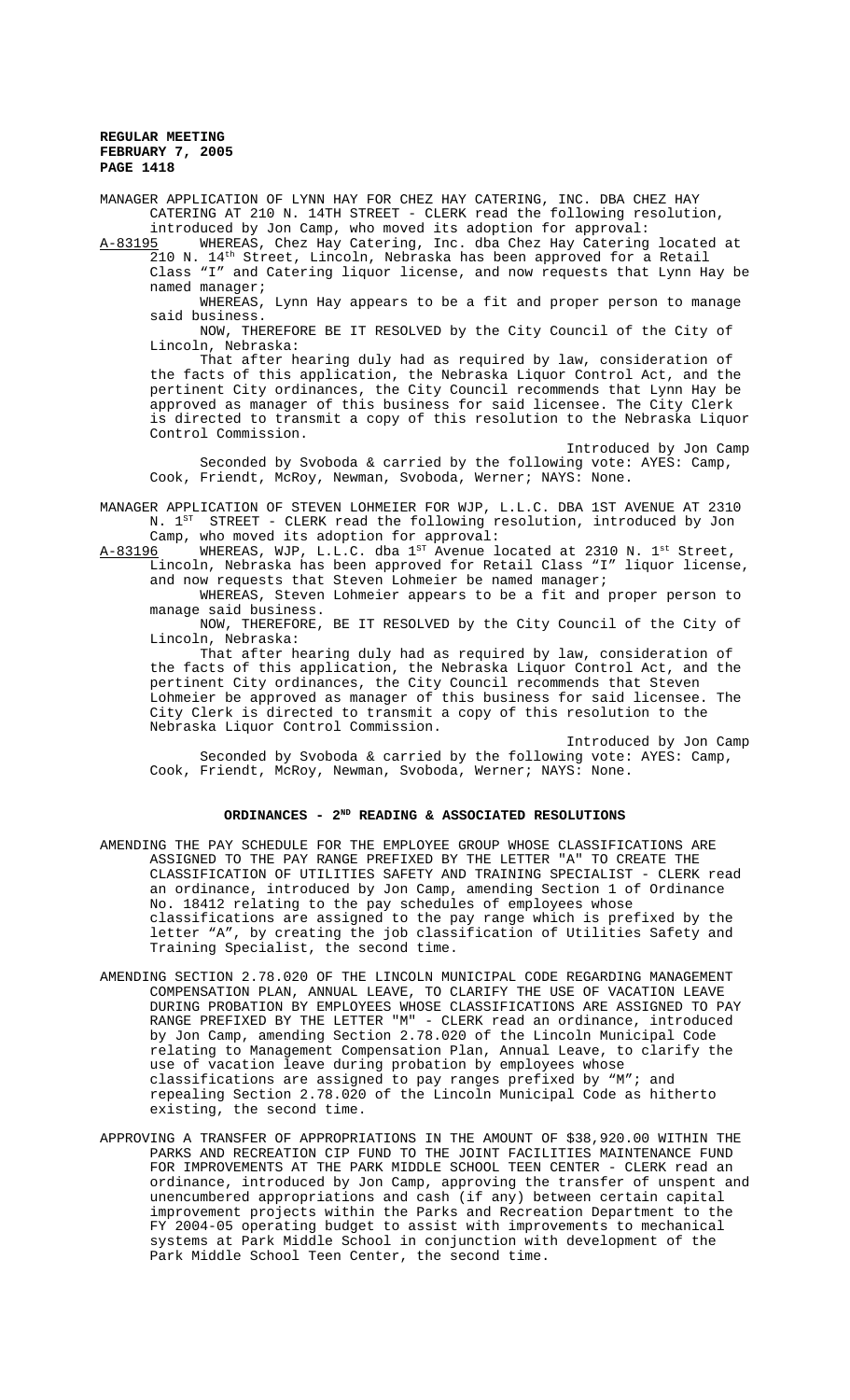- CHANGE OF ZONE 04083 AMENDING TITLE 27 OF THE LINCOLN MUNICIPAL CODE BY REPEALING SECTION 27.69.085 RELATING TO PERMITTED SIGNS IN A CORPORATE OFFICE PARK PUD, AND BY AMENDING SECTION 27.70.050 TO MODIFY THE REQUIREMENTS AFTER APPROVAL OF A USE PERMIT TO ALLOW BUILDING PERMITS, CERTIFICATES OF OCCUPANCY AND SUBDIVISION OF PROPERTY TO BE ISSUED OR APPROVED UPON SUBSTANTIAL COMPLIANCE WITH THE PLOT PLAN AS APPROVED, AND TO GRANT THE PLANNING DIRECTOR THE AUTHORITY TO REVIEW AND DETERMINE IF A PROPOSAL IS IN SUBSTANTIAL CONFORMANCE WITH THE APPROVED PLAN - CLERK read an ordinance, introduced by Jon Camp, amending Title 27 of the Lincoln Municipal Code by repealing Section 27.69.085 relating to permitted signs in a Corporate Office Park planned unit development; by amending Section 27.70.050 to modify the requirements after approval of a use permit to allow building permits, certificates of occupancy, and subdivision of property to be issued or approved upon substantial compliance with the plot plan as approved and to grant the Planning Director the authority to review and determine if a proposal is in substantial conformance with the sprit and intent of the approved plan; and repealing Section 27.70.050 of the Lincoln Municipal Code as hitherto existing, the second time.
- MISC. NO. 04014 AMENDING TITLE 26 OF THE LINCOLN MUNICIPAL CODE TO UPDATE AND STREAMLINE THE LAND SUBDIVISION ORDINANCE BY AMENDING SECTION 26.07.135 TO REVISE THE DEFINITION OF OUTLOT; AMENDING SECTION 26.07.145 TO REVISE THE DEFINITION OF PRIVATE ROADWAYS TO ALLOW PRIVATE ROADWAYS IN PLANNED UNIT DEVELOPMENTS; AMENDING SECTION 26.07.190 TO REVISE THE DEFINITION OF MAJOR STREET TO ONLY INCLUDE THOSE STREETS SHOWN IN THE COMPREHENSIVE PLAN AS ARTERIALS; REPEALING SECTION 26.11.020; AMENDING SECTION 26.11.030 TO REQUIRE THE PLANNING DIRECTOR TO DISTRIBUTE COPIES OF PRELIMINARY PLATS AND ACCOMPANYING DATA TO DEPARTMENTS AND GOVERNMENTAL AGENCIES FOR REVIEW AND TO REDUCE DEPARTMENTAL OR GOVERNMENTAL AGENCY REVIEW OF PRELIMINARY PLATS FROM FIFTEEN DAYS TO TEN DAYS; AMENDING SECTION 26.11.032 TO ADD PROVISIONS FOR FILING PRELIMINARY PLATS AND SCHEDULING HEARINGS BEFORE THE PLANNING COMMISSION AND REPEALING THE PROVISION REQUIRING THE SUBDIVIDER TO PROVIDE A WRITTEN RESPONSE TO THE PLANNING DIRECTOR'S RECOMMENDATION ON THE PRELIMINARY PLAT; REPEALING SECTION 26.11.033 RELATING TO MODIFICATION OF THE PRELIMINARY PLAT PROCEDURES; AMENDING SECTION 26.11.036 TO DELETE A REFERENCE TO REPEALED SECTION 26.11.033; AMENDING SECTION 26.11.038 TO PROVIDE THAT APPROVAL OF THE PRELIMINARY PLAT ALSO ALLOWS THE SUBDIVIDER TO PROCEED WITH THE INSTALLATION OF STREET LIGHTING AND STREET NAME SIGNS; AMENDING SECTION 26.11.039 TO MODIFY THE REQUISITES FOR FINAL PLAT APPROVAL WITH RESPECT TO THE INSTALLATION OF IMPROVEMENTS OR PROVISION FOR THEIR INSTALLATION; AMENDING SECTION 26.11.040 TO MODIFY THE TIMING FOR THE INSTALLATION OF IMPROVEMENTS; AMENDING SECTION 26.11.060 TO REDUCE DEPARTMENTAL OR GOVERNMENTAL AGENCY REVIEW OF FINAL PLATS FROM FIFTEEN DAYS TO TEN DAYS; AMENDING SECTION 26.11.110 TO REPEAL PROVISIONS REQUIRING THE SUBDIVIDER TO BE RESPONSIBLE FOR THE EQUIVALENT COST OF LOCAL STREET PAVING IN A MAJOR STREET AND DELETING THE ANNOTATION APPEARING IN THE LINCOLN MUNICIPAL CODE FOLLOWING SECTION 26.11.110; AMENDING SECTION 26.15.015 TO REQUIRE THAT THE PROPOSED USE OF AN OUTLOT BE DESIGNATED ON THE PRELIMINARY PLAT; AMENDING SECTION 26.19.031 TO REQUIRE THAT THE PROPOSED USE OF AN OUTLOT BE DESIGNATED ON THE FINAL PLAT AND TO REQUIRE THAT A 2 ½" X 6 ½" BLANK SPACE BE LEFT AT THE TOP OF THE FIRST PAGE OF THE FINAL PLAT; AMENDING SECTION 26.19.035 TO REQUIRE THE NOTATION ON THE FINAL PLAT OF THE CERTIFIED LANDSCAPER SELECTED TO INSTALL STREET TREES; AMENDING SECTION 26.23.140 TO PROVIDE A MINIMUM LOT DEPTH FOR DOUBLE FRONTAGE LOTS ABUTTING A MAJOR STREET; AMENDING SECTION 26.23.170 TO PROVIDE PROVISIONS FOR THE PERMANENT MAINTENANCE OF PRIVATE IMPROVEMENTS; AMENDING SECTION 26.27.005 TO PROVIDE THAT THE PLANNING DIRECTOR MAY WAIVE THE MINIMUM IMPROVEMENTS REQUIRED IN A SUBDIVISION WHEN THERE ARE NO ADDITIONAL LOTS CREATED; AMENDING SECTION 26.31.015 TO AUTHORIZE THE APPROVAL OF A CUP, PUD, SPECIAL PERMIT, OR USE PERMIT TO VARY OR MODIFY THE REQUIREMENTS OF THE LAND SUBDIVISION ORDINANCE SO AS TO PERMIT THE COORDINATED DEVELOPMENT OF A SUBDIVISION AND COMMUNITY UNIT PLAN, PLANNED UNIT DEVELOPMENT, SPECIAL PERMIT, OR USE PERMIT - CLERK read an ordinance, introduced by Jon Camp, amending Title 26 of the Lincoln Municipal Code to update and streamline the Land Subdivision Ordinance by amending Section 26.07.135 to revise the definition of outlot; amending Section 26.07.145 to revise the definition of private roadways to allow private roadways in planned unit developments; amending Section 26.07.190 to revise the definition of major street to only include those streets shown in the comprehensive plan as arterials; repealing Section 26.11.020; amending Section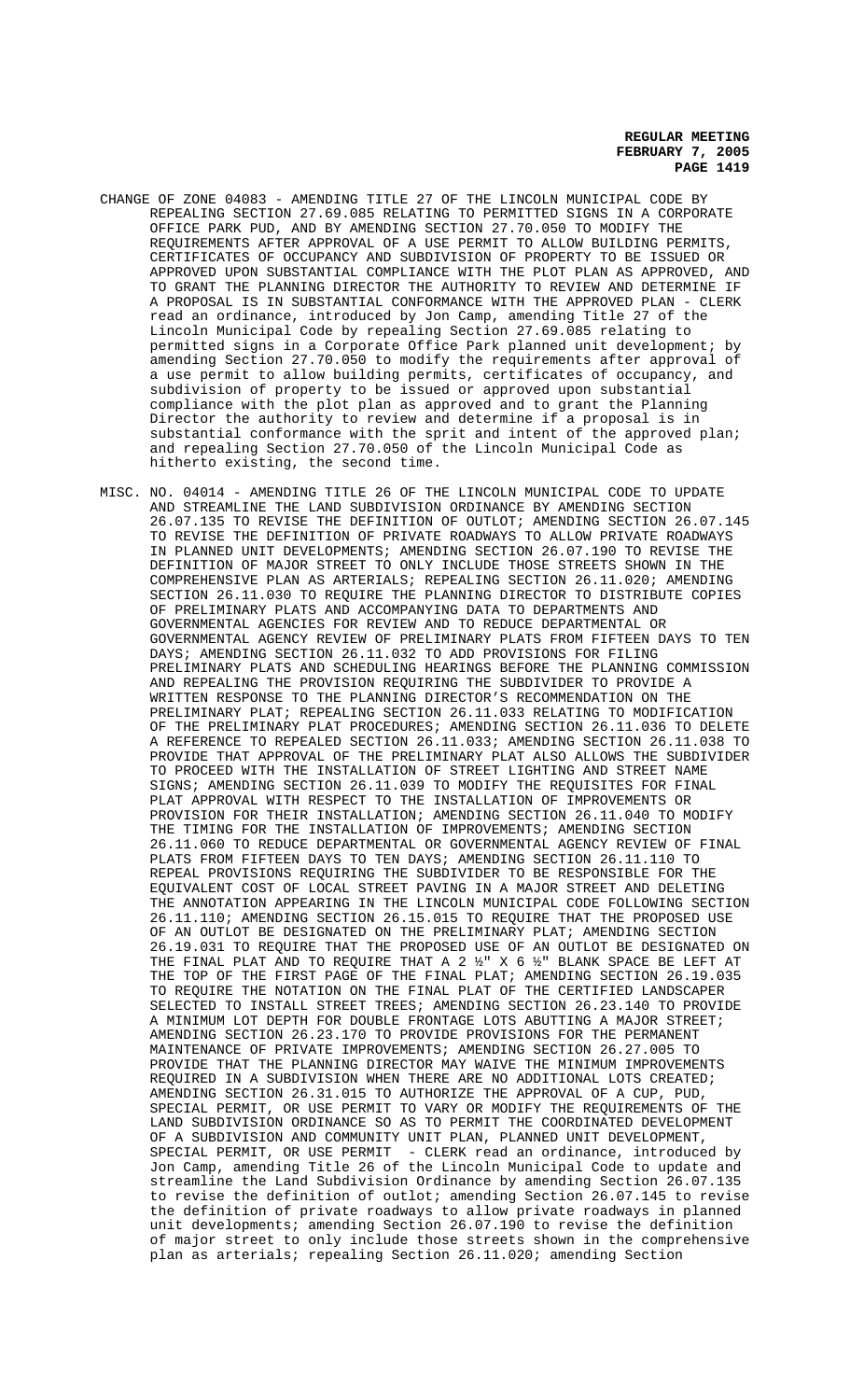26.11.030 to require the Planning Director to distribute copies of preliminary plats and accompanying data to departments and governmental agencies for review and to reduce departmental or governmental agency review of preliminary plats from fifteen days to ten days; amending Section 26.11.032 to add provisions for filing preliminary plats and scheduling hearings before the Planning Commission and repealing the provision requiring the subdivider to provide a written response to the Planning Director's recommendation on the preliminary plat; repealing Section 26.11.033 relating to modification of the preliminary plat procedures; amending Section 26.11.036 to delete a reference to repealed .<br>Section 26.11.033; amending Section 26.11.038 to provide that approval of the preliminary plat also allows the subdivider to proceed with the installation of street lighting and street name signs; amending Section 26.11.039 to modify the requisites for final plat approval with respect to the installation of improvements or provision for their installation; amending Section 26.11.040 to modify the timing for the installation of improvements; amending Section 26.11.060 to reduce departmental or governmental agency review of final plats from fifteen days to ten days; amending Section 26.11.110 to repeal provisions requiring the subdivider to be responsible for the equivalent cost of local street paving in a major street and deleting the annotation appearing in the Lincoln Municipal Code following Section 26.11.110; amending Section 26.15.015 to require that the proposed use of an outlot be designated on the preliminary plat; amending Section 26.19.031 to require that the proposed use of an outlot be designated on the final plat and to require that a 2  $\frac{1}{2}$ " x 6  $\frac{1}{2}$ " blank space be left at the top of the first page of the final plat; amending section 26.19.035 to require the notation on the final plat of the certified landscaper selected to install street trees; amending Section 26.23.140 to provide a minimum lot depth for double frontage lots abutting a major street; amending Section 26.23.170 to provide provisions for the permanent maintenance of private improvements; amending Section 26.27.005 to provide that the Planning Director may waive the minimum improvements required in a subdivision when there are no additional lots created; amending Section 26.31.015 to authorize the approval of a CUP, PUD, special permit, or use permit to vary or modify the requirements of the Land Subdivision ordinance so as to permit the coordinated development of a subdivision and community unit plan, planned unit development, special permit, or use permit, the second time.

- ANNEXATION 04011 AMENDING THE LINCOLN CORPORATE LIMITS MAP BY ANNEXING APPROXIMATELY 75 ACRES OF PROPERTY GENERALLY LOCATED EAST OF S. 56TH STREET AND SOUTH OF PINE LAKE ROAD. (IN CONNECTION W/05R-25, 05-15) CLERK read an ordinance, introduced by Jon Camp, annexing and including the below described land as part of the City of Lincoln, Nebraska and amending the Corporate Limits Map attached to and made a part of Ordinance No. 18208, to reflect the extension of the corporate limits boundary of the city of Lincoln, Nebraska established and shown thereon, the second time.
- APPROVING AN ANNEXATION AGREEMENT BETWEEN THE CITY AND CAMPBELL FARM AND LAND CO. AND NORTHWOODS, L.L.C. OUTLINING CERTAIN CONDITIONS AND UNDERSTANDINGS WITH REGARDS TO THE ANNEXATION OF APPROXIMATELY 75 ACRES OF PROPERTY GENERALLY LOCATES SOUTHEAST OF S. 56TH STREET AND PINE LAKE ROAD. (IN CONNECTION W/05-14, 05-15) (ACTION DATE:2/14/05)
- CHANGE OF ZONE 04075 APPLICATION OF VILLAGE GARDENS LLC FOR A CHANGE OF ZONE FROM AG AGRICULTURAL DISTRICT TO R-3 RESIDENTIAL AND B-3 COMMERCIAL, ON PROPERTY GENERALLY LOCATED EAST OF S. 56TH STREET AND SOUTH OF PINE LAKE ROAD, FOR A PLANNED UNIT DEVELOPMENT DISTRICT DESIGNATION OF SAID PROPERTY, AND FOR APPROVAL OF A DEVELOPMENT PLAN WHICH PROPOSES A WAIVER OF THE REQUIRED PRELIMINARY PLAT PROCESS AND MODIFICATIONS TO THE ZONING ORDINANCE, LAND SUBDIVISION ORDINANCE AND LINCOLN DESIGN STANDARDS TO ALLOW 348 DWELLING UNITS IN THE UNDERLYING R-3 ZONED AREA AND APPROXIMATELY 185,000 SQ. FT. OF COMMERCIAL FLOOR AREA IN THE UNDERLYING B-3 ZONED AREA. (IN CONNECTION W/05-14, 05R-25) - CLERK read an ordinance, introduced by Jon Camp, amending the City of Linc0n Zoning District Maps attached to and made a part of Title 27 of the Lincoln Municipal Code, changing the boundaries of the districts established and shown on said City of Lincoln Zoning District Maps as provided in Section 27.05.020 of the Lincoln Municipal Code and approving the designation of the area hereinafter described as a planned unit development, the second time.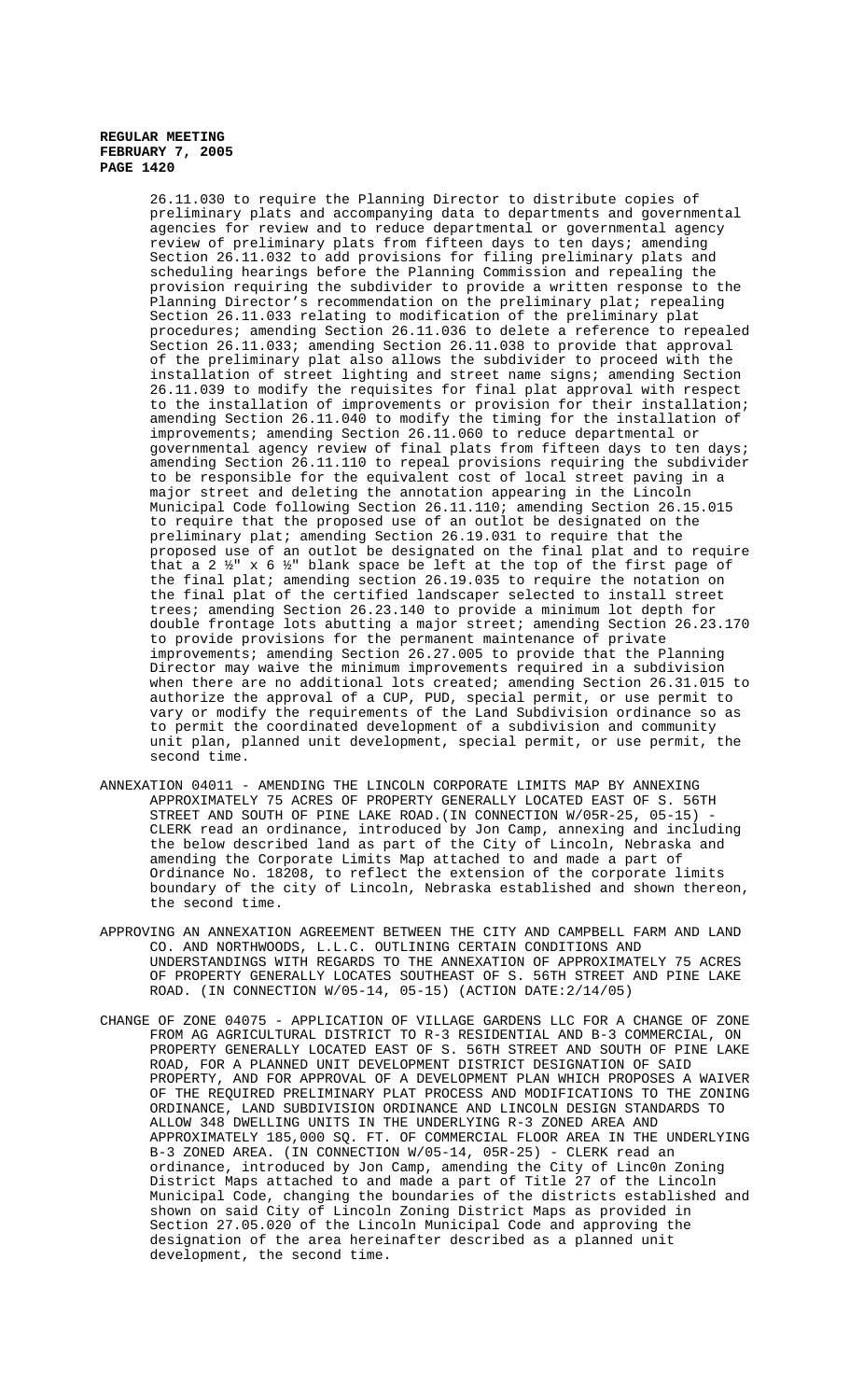#### **RESOLUTIONS**

APPEAL OF RISKY'S INC. FROM THE PLANNING COMMISSION DENIAL OF SPECIAL PERMIT NO 04065 FOR AUTHORITY TO SELL ALCOHOLIC BEVERAGES FOR CONSUMPTION ON THE PREMISES FOR AN OUTSIDE BEER GARDEN AT RISKY'S SPORTS BAR AND GRILL GENERALLY LOCATED AT 4680 LEIGHTON AVENUE - CLERK read the following

resolution, introduced by Patte Newman, who moved its adoption:<br>A-83197 WHEREAS, University Place, LLC has submitted an applicati WHEREAS, University Place, LLC has submitted an application designated as Special Permit No. 04065 for authority to sell alcoholic beverages for consumption on the premises for a beer garden at Risky's Sports Bar and Grill generally located at 4680 Leighton Avenue, legally described as:

> Lot 1, UPC First Addition, Lincoln, Lancaster County, Nebraska; and

WHEREAS, the Lincoln City-Lancaster County Planning Commission held a public hearing on January 5, 2005 and denied Special Permit No. 04065; and

WHEREAS, Craig D. Wittstruck, on behalf of University Place, L.L.C., has appealed the action of the Lincoln City-Lancaster County Planning Commission's denial of Special Permit No. 04065; and

WHEREAS, the real property adjacent to the area included within the site plan for this permit to sell alcoholic beverages on the premises will not be adversely affected; and

WHEREAS, said site plan together with the terms and conditions hereinafter set forth are consistent with the intent and purpose of Title 27 of the Lincoln Municipal Code to promote the public health, safety, and general welfare; and

WHEREAS, the final action of the Lincoln City-Lancaster County Planning Commission denying Special Permit No. 04065 should be reversed. NOW, THEREFORE, BE IT RESOLVED by the City Council of the City of

Lincoln, Nebraska:

That the application of University Place, LLC, hereinafter referred to as "Permittee", to sell alcoholic beverages for consumption on the premises for a beer garden at Risky's Sports Bar and Grill on property legally described above be and the same is hereby granted under the provisions of Section 27.63.680 of the Lincoln Municipal Code upon condition that operation of said licensed premises be in strict compliance with said application, the site plan, and the following additional express terms, conditions, and requirements:

1. This permit approves the sale of alcoholic beverages for consumption on the premises at Lot 1, UPC First Addition, as shown on the revised site plan.<br>2. Before rec

Before receiving building permits:<br>a. The Permittee must complete

The Permittee must complete the following instruction and submit the documents and plans to the Planning Department for review and approval:<br>i Six copies of a revised site

- Six copies of a revised site plan approved by the Public Works & Utilities Department.
- ii. The following notes added to the site plan: (1) There shall be no amplified noise source associated with the beer garden.
	- (2) The access door shall remain closed at all times except when used to enter and exit the outdoor premises.
	- (3) Any lighting must be shielded so it does not shine directly on adjacent properties and must comply with the Design Standards for Parking Lot Lighting.
- b. Submit a revised and completed ownership certificate prepared and signed by an attorney, title company, or abstractor. It must include the legal description of the subject property.

3. Before the sale of alcohol for consumption on the premises, all development and construction must conform to the approved plans.<br>4. The site plan approved by this permit shall be the basis The site plan approved by this permit shall be the basis for

all interpretations of setbacks, yards, locations of buildings, location of parking and circulation elements, and similar matters.<br>5. The terms, conditions, and requirements of the

The terms, conditions, and requirements of this resolution shall be binding and obligatory upon the Permittee, its successors, and assigns. The building official shall report violations to the City Council which may revoke the special permit or take such other action as may be necessary to gain compliance.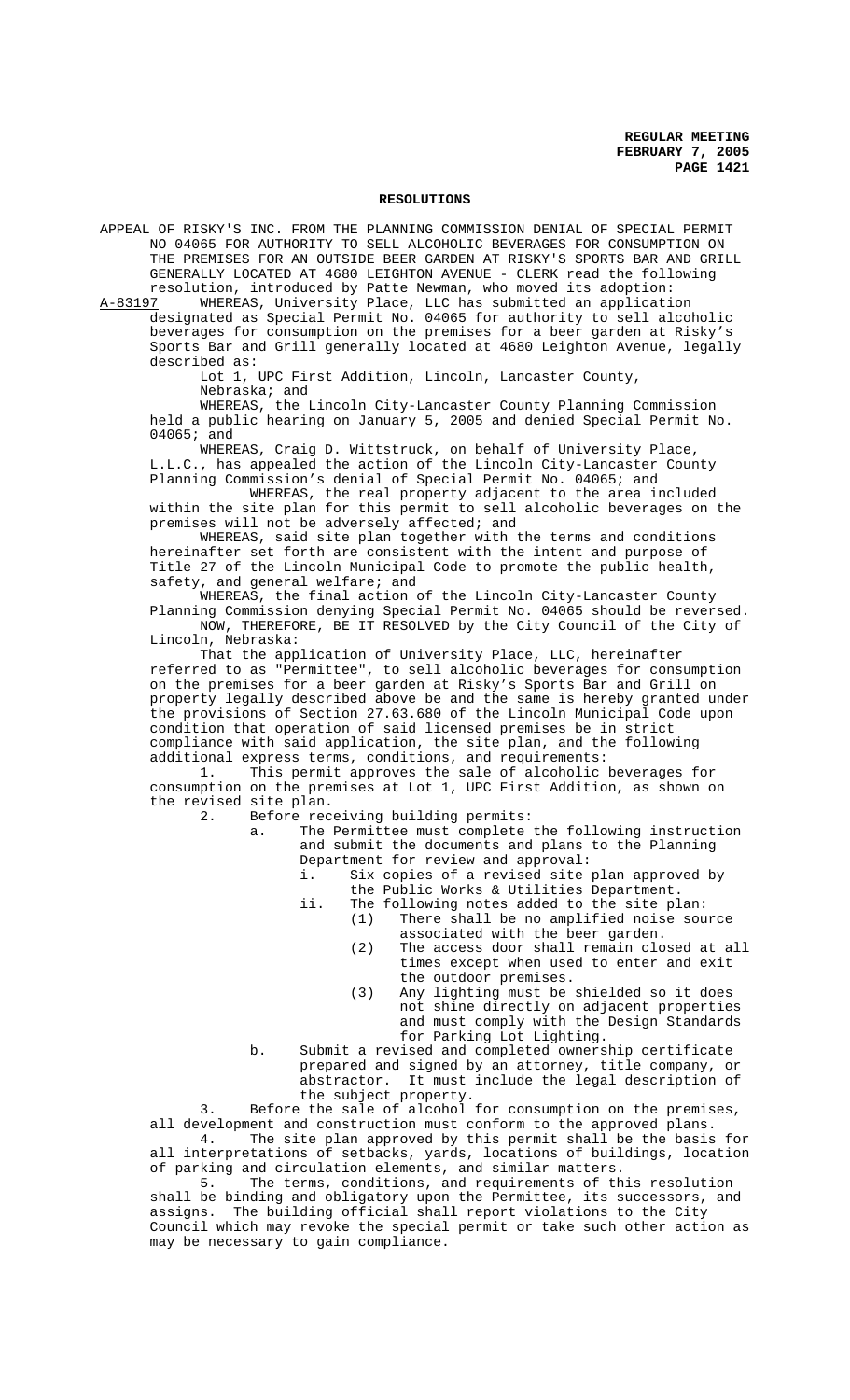6. The Permittee shall sign and return the City's letter of acceptance to the City Clerk within 30 days following approval of the special permit, provided, however, said 30-day period may be extended up to six months by administrative amendment. The City Clerk shall file a copy of the resolution approving the special permit and the letter of acceptance with the Register of Deeds, filing fees therefor to be paid in advance by the Permittee.

Introduced by Patte Newman Seconded by Svoboda & carried by the following vote: AYES: Camp, McRoy, Newman, Svoboda, Werner; NAYS: Cook, Friendt.

REAPPOINTING KIM TODD, MICHAEL ECKERT AND SCOTT SULLIVAN TO THE URBAN DESIGN COMMITTEE FOR A THREE-YEAR TERM EXPIRING FEBRUARY 1, 2008 - CLERK read the following resolution, introduced by Jon Camp, who moved its adoption:

A-83198 BE IT RESOLVED by the City Council of the City of Lincoln, Nebraska:

That the reappointment of Kim Todd, Michael Eckert, and Scott Sullivan to the Urban Design Committee for a three-year term expiring February 1, 2008 is hereby approved.

Introduced by Jon Camp Seconded by McRoy & carried by the following vote: AYES: Camp, Cook, Friendt, McRoy, Newman, Svoboda, Werner; NAYS: None.

APPOINTING ROBERT D. KUZELKA TO THE BOARD OF ZONING APPEALS FOR A FIVE-YEAR TERM EXPIRING FEBRUARY 1, 2010 - CLERK read the following resolution, introduced by Jon Camp, who moved its adoption:

A-83199 BE IT RESOLVED by the City Council of the City of Lincoln, Nebraska:

That the appointment of Robert D. Kuzelka to the Board of Zoning Appeals for a five-year term expiring February 1, 2010 is hereby approved.

Introduced by Jon Camp Seconded by McRoy & carried by the following vote: AYES: Camp, Cook, Friendt, McRoy, Newman, Svoboda, Werner; NAYS: None.

SETTING THE HEARING DATE OF MONDAY, FEBRUARY 28, 2005 AT 5:30 PM FOR THE MANAGER APPLICATION OF JOLENE BARTLING FOR WAL-MART STORES INC DBA WAL-MART SUPERCENTER #1943 LOCATED AT 4700 N. 27<sup>TH</sup> STREET - CLERK read the following resolution, introduced by Jonathan Cook, who moved its adoption:

A-83200 BE IT RESOLVED by the City Council, of the City of Lincoln, that a hearing date is hereby set for Monday, February 28, 2005, at 5:30 p.m. or as soon thereafter as possible in the City Council Chambers, County-City Building, 555 S.  $10^{\text{th}}$  St., Lincoln, NE, for the Manager Application of Jolene Bartling for Wal-Mart Stores Inc dba Wal-Mart Supercenter #1943 located at 4700 N. 27<sup>th</sup> Street.

If the Police Department is unable to complete the investigation by said time, a new hearing date will be set.

Introduced by Jonathan Cook Seconded by Svoboda & carried by the following vote: AYES: Camp, Cook, Friendt, McRoy, Newman, Svoboda, Werner; NAYS: None.

#### **PETITIONS & COMMUNICATIONS**

THE FOLLOWING WERE REFERRED TO THE PLANNING DEPARTMENT:

Change of Zone No. 05002- Application submitted by Lindsey Co, the Links at Lincoln Planned Unit Development, from AG Agricultural District to R-3 Residential District, for approximately 696 dwelling units, 1000 square foot clubhouse, private golf course, and 60,000 square feet commercial, on property generally located at Highway 34 and Fletcher Avenue.

Change of Zone No. 05003 - Application submitted by Planning Director, to amend the additional height and area provisions of Chapter 27.71 of the Lincoln Municipal Code to address lighting trespass. Change of Zone No. 05004 (Pine Garden Planned Unit Development) -Application submitted by Realty Trust Group Inc, for 28 multi-family units and 20,400 square feet of office, retail, and commercial area, on property generally located at S.  $84^{\text{th}}$  Street and Old Cheney Road. Use Permit No. 145A - Application submitted by Pine Lake Development LLC, an amendment to modify the O-3 Park District sign requirements to allow additional signage and adjust allowed sign locations on property generally located at S. 84<sup>th</sup> Street and Pine Lake Road.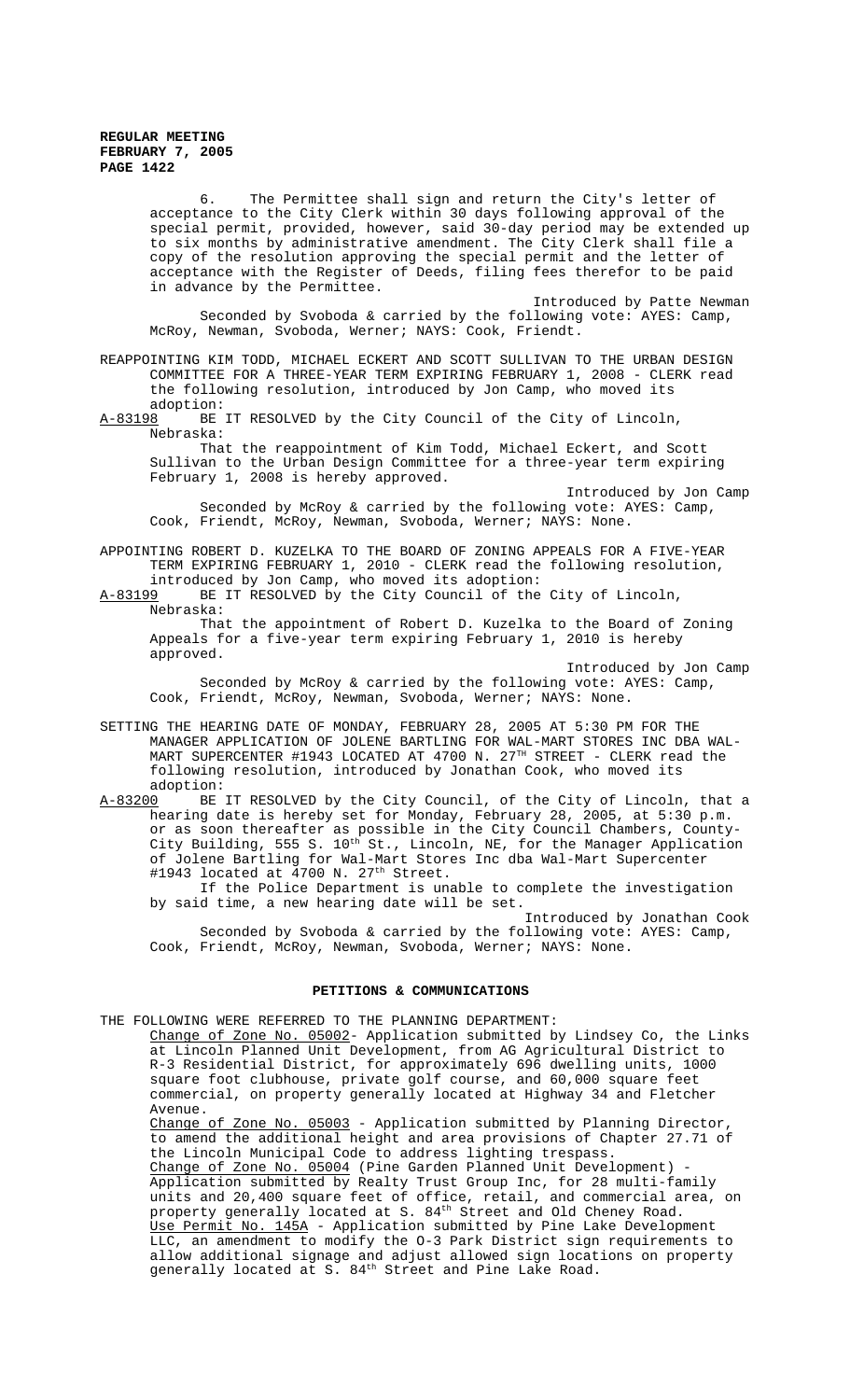Special Permit No. 1816A - Application submitted by Ross Engineering, for an amendment to extend soil extraction, on property generally located at NW 40<sup>th</sup> Street and West Vine Street. Special Permit No. 05002 (Foreman Ridge Addition Community Unit Plan) -Application submitted by Gary Pickering, for approximately 29 single family acreage lots, with requests to waive the preliminary plat process, sidewalks, street trees, street lighting, landscape screening, block length, storm water detention, sanitary sewer running opposite of street grade, and front and side yard setbacks, on property generally located at SW 12<sup>th</sup> Street and W Denton Road.

#### **REPORTS OF CITY OFFICERS**

- CLERK'S LETTER AND MAYOR'S APPROVAL OF RESOLUTION NUMBERS A-83182 AND A-83184 THROUGH A-83193 AND ORDINANCE NUMBERS 18490 THROUGH 18495 PASSED BY THE CITY COUNCIL ON JANUARY 31, 2005 - CLERK presented said report which was placed on file in the office of the City Clerk. **(27-1)**
- MAYOR'S VETO MESSAGE OF RESOLUTION NO. A-83183 DR. MARK WACHAL'S NOTICE OF APPEAL FROM THE IMPACT FEE DETERMINATION IMPOSED FOR THE WACHAL PET HEALTH CENTER AT 201 CAPITOL BEACH BLVD., SUITE 10, AND REQUESTED A WAIVER OR REDUCTION OF SAID FEES - CLERK presented said report which was placed on file in the Office of the City Clerk. **(27-1)**
- REPORT FROM CITY TREASURER FOR FRANCHISE FEES FROM TIME WARNER CABLE FOR THE QUARTER ENDING DECEMBER 31, 2004 - CLERK presented said report which was placed on file in the Office of the City Clerk. **(41-2518A)**
- AFFIDAVIT OF MAILING FOR BOARD OF EQUALIZATION SPECIAL ASSESSMENT GROUP I, BOARD OF EQUALIZATION TO BE HELD ON MONDAY, FEBRUARY 14, 2005, 10:00 A.M. - CLERK presented said report which was placed on file in the Office of the City Clerk.
- REQUEST APPROVED FOR ASSESSMENT RESOLUTION FOR SPECIAL ASSESSMENT GROUP I, BOARD OF EQUALIZATION TO BE HELD MONDAY, FEBRUARY 14, 2005, 10:00 A.M.
- LINCOLN WATER & WASTEWATER SYSTEM RECAPITULATION OF DAILY CASH RECEIPTS FOR JANUARY, 2005 - CLERK presented said report which was placed on file in the Office of the City Clerk. **(8-71)**
- APPROVING THE DISTRIBUTION OF FUNDS REPRESENTING INTEREST EARNING ON SHORT-TERM INVESTMENTS OF IDLE FUNDS DURING THE MONTH ENDED DECEMBER, 2004 - CLERK read the following resolution, introduced by Jonathan Cook, who moved its adoption:<br>A-83201 BE IT RESOLVED

BE IT RESOLVED by the City Council of the City of Lincoln, Nebraska:

That during the month ended December 31, 2004, \$353,336.38 was earned from the investments of "IDLE FUNDS". The same is hereby distributed to the various funds on a pro-rata basis using the balance of each fund and allocating a portion of the interest on the ratio that such balance bears to the total of all fund balances.

Introduced by Jonathan Cook Seconded by Svoboda & carried by the following vote: AYES: Camp, Cook, Friendt, McRoy, Newman, Svoboda, Werner; NAYS: None.

REPORT FROM CITY TREASURER OF TELECOMMUNICATIONS OCCUPATION TAX FOR THE MONTH OF OCTOBER - DECEMBER, 2004: IONEX COMMUNICATIONS NORTH INC, COMTECH 21, Z-TEL COMM INC, TOUCH 1 COMM; NOVEMBER - DECEMBER, 2004: ACCERIS COMM; NOVEMBER, 2004: VOICECOM TELECOMM, CINCINNATI BELL ANY DISTANCE, TRACFONE WIRELESS, QWEST COMM, T-NETIX TELECOM, IBM GLOBAL SERVICES, QUANTUM SHIFT COMM, KDDI AMERICA, STAR NUMBER, GUARANTEED PHONE SERVICE, INTELLICALL OPERATOR SERVICES, GLOBAL CROSSING TELECOMM, CIII COMMUNICATIONS OPERATIONS, MCLEODUSA TELECOMM, PRIMUS TELECOMM, TRANS NATIONAL COMM, VERIZON SELECT SERVICES, WORKING ASSETS FUNDING SERVICE, ACN COMM SERVICES, ONSTAR CORPORATION, VIRGIN MOBILE USA, OCMC INC, NORSTAR NETWORK SERVICES, USCOC OF GREATER IOWA, BELL ATLANTIC COMM, UNC INC, XO LONG DISTANCE SERVICES, CRICKET COMM, AT&T COMMUNICATIONS OF MIDWEST; DECEMBER, 2004: ATS MOBILE TELEPHONE, AFFINITY NETWORK, VARTEC, EXCEL, LIGHTYEAR NETWORKS SOLUTIONS, TELECORP COMM, NOS COMM, TRI-M COMM, ZONE TELECOM, ASSOCIATION ADMINISTRATORS, GLOBALCOM INC, GTC TELECOM, LDMI TELECOM, NEXTEL WEST CORP, SOUTHWESTERN BELL COMM SERVICES, NOSVA LIMITED PARTNERSHIP, USA INC, ATT WIRELESS, SPRINT SPECTRUM, D&D COMM, NEXTEL PARTNERS, AMERIVISION COMM, AND CLARICOM NETWORKS - CLERK presented said report which was placed on file in the Office of the City Clerk. **(20)**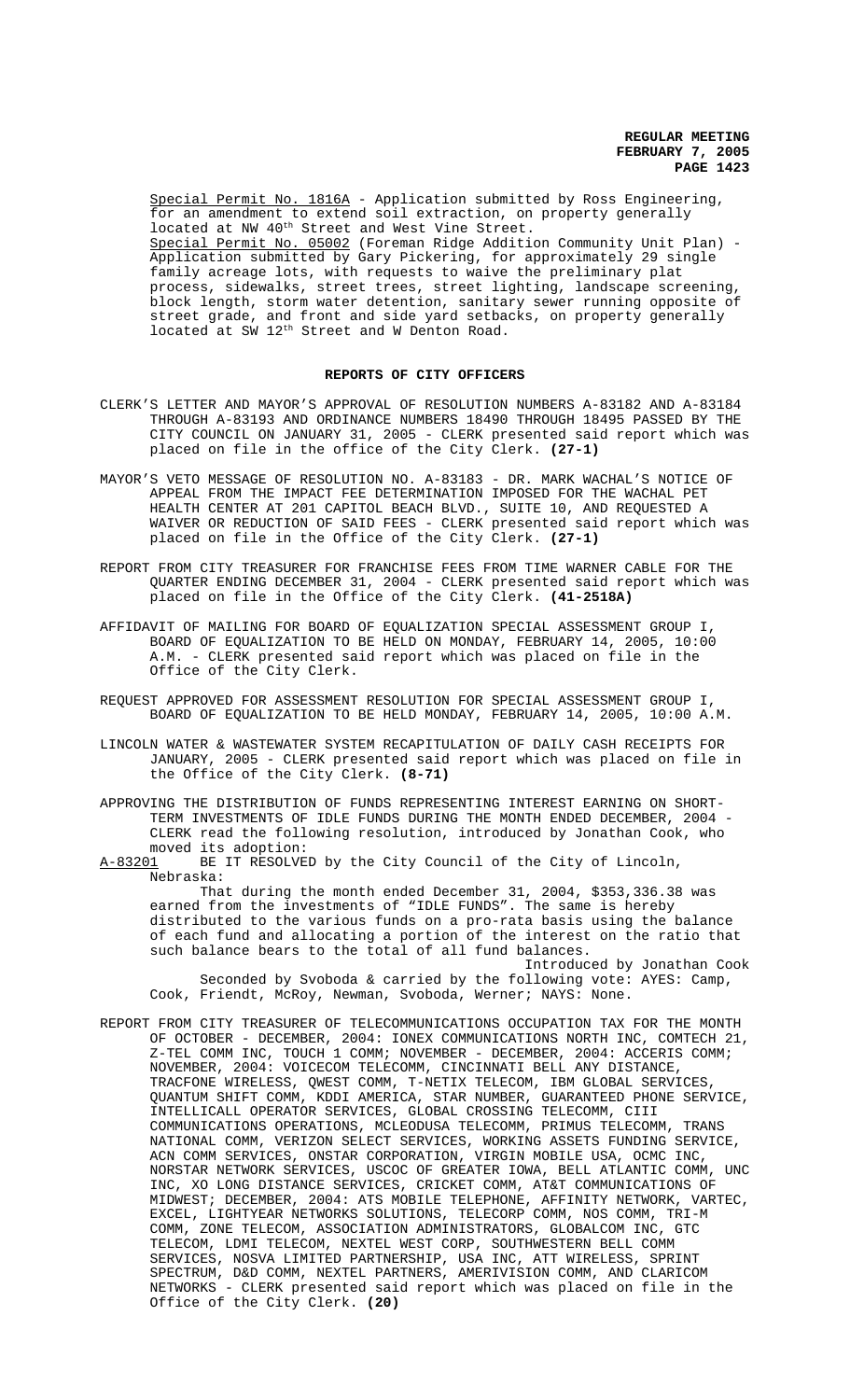# ORDINANCES - 1<sup>st</sup> READING & ASSOCIATED RESOLUTIONS

(Resolutions listed hereunder advance to Public Hearing on 2/14/05)

- ANNEXATION 04002 AMENDING THE LINCOLN CORPORATE LIMITS MAP BY ANNEXING APPROXIMATELY 20 ACRES OF PROPERTY GENERALLY LOCATED SOUTH OF LEIGHTON AVENUE AND EAST OF N. 84TH STREET (IN CONNECTION W/05R-30, 05-17, 05R-31) - annexing and including the below described land as part of the City of Lincoln, Nebraska and amending the Corporate Limits map attached to and made a part of Ordinance No. 18208, to reflect the extension of the corporate limits boundary of the City of Lincoln, Nebraska established and shown thereon, the first time.
- APPROVING AN ANNEXATION AGREEMENT BETWEEN THE CITY AND SCOTT C. ANDERSON OUTLINING CERTAIN CONDITIONS AND UNDERSTANDINGS WITH REGARDS TO THE ANNEXATION OF APPROXIMATELY 19.41 ACRES ON PROPERTY GENERALLY LOCATED AT N. 84TH STREET AND LEIGHTON AVENUE. (IN CONNECTION WITH 05-16, 05-17, 05R-31) (ACTION DATE: 2/28/05)
- CHANGE OF ZONE 04011 APPLICATION OF SCOTT ANDERSON FOR A CHANGE OF ZONE FROM AG AGRICULTURAL DISTRICT TO R-3 RESIDENTIAL DISTRICT AND H-4 GENERAL COMMERCIAL DISTRICT ON PROPERTY GENERALLY LOCATED SOUTH OF LEIGHTON AVENUE AND EAST OF N. 84TH STREET (IN CONNECTION W/05R-30, 05-16, 05R-31) - amending the Lincoln Zoning District maps attached to and made a part of Title 27 fo the Lincoln Municipal Code, as provided by Section 27.05.020 of the Lincoln Municipal Code, by changing the boundaries of the districts established and shown thereon, the first time.
- SPECIAL PERMIT 04009 APPLICATION OF SCOTT ANDERSON TO DEVELOP ANDERSON'S PLACE PLANNED SERVICE COMMERCIAL CENTER FOR APPROXIMATELY 86,120 SQ. FT. OF FLOOR AREA, WITH REQUESTED WAIVERS OF THE REQUIRED FRONT YARD SETBACK ALONG N. 84TH STREET, TO ELIMINATE INTERNAL SETBACKS, AND TO REDUCE THE SIDE YARD SETBACK, ON PROPERTY GENERALLY LOCATED SOUTH OF LEIGHTON AVENUE AND EAST OF N. 84TH STREET. (IN CONNECTION W/05-16, 05R-30, 05- 17) (ACTION DATE: 2/28/05)
- CHANGE OF ZONE 04067 APPLICATION OF HARTLAND HOMES FOR A CHANGE OF ZONE FROM AGR AGRICULTURAL RESIDENTIAL DISTRICT AND H-4 GENERAL COMMERCIAL DISTRICT TO R-3 RESIDENTIAL DISTRICT ON PROPERTY GENERALLY LOCATED SOUTHWEST OF THE INTERSECTION OF WEST A STREET AND S.W. 27TH STREET (IN CONNECTION W/05R-32) - amending the Lincoln Zoning District Maps attached to and made a part of Title 27 fo the Lincoln Municipal Code, as provided by Section 27.05.020 of the Lincoln Municipal Code, by changing the boundaries of the districts established and shown thereon, the first time.
- SPECIAL PERMIT 04054 APPLICATION OF HARTLAND HOMES TO DEVELOP HARTLAND HOMES SOUTHWEST 1ST ADDITION COMMUNITY UNIT PLAN FOR 382 SINGLE FAMILY DWELLING UNITS, WITH REQUESTED WAIVERS OF THE REQUIRED LOT AREA, AVERAGE LOT WIDTH, BLOCK LENGTH, AND THE PRELIMINARY PLAT PROCESS, ON PROPERTY GENERALLY LOCATED SOUTHWEST OF THE INTERSECTION OF WEST A STREET AND S.W. 27TH STREET. (IN CONNECTION W/05-18) (ACTION DATE: 2/28/05) (ACTION DATE: 2/28/05)

# ORDINANCES -  $3^{RD}$  READING & ASSOCIATED RESOLUTIONS

- REPEALING ORDINANCE NO. 18447 CREATING PAVING DISTRICT NO. 2629 IN WEST BENTON STREET FROM NORTH FIRST STREET WEST APPROXIMATELY 600 FEET, DUE TO THE LACK OF MAJORITY PETITION - CLERK read an ordinance, introduced by Ken Svoboda, repealing Ordinance No. 18447 which created Paving District No. 2629, which paving district included all that portion of West Benton Street from North First Street west approximately 600 feet +/ describing the benefitted property and providing for the payment of the cost thereof, the third time.<br>SVOBODA Moved to pass the ordin
- Moved to pass the ordinance as read. Seconded by McRoy & carried by the following vote: AYES: Camp, Cook, Friendt, McRoy, Newman, Svoboda, Werner; NAYS: None.
- The ordinance, being numbered **#18496**, is recorded in Ordinance Book #25.
- CREATING PAVING UNIT NO. 139 IN WEST BENTON STREET FROM N. 1ST STREET WEST APPROXIMATELY 600 FEET AND ASSESSING THE COST AGAINST THE BENEFITTED PROPERTY - CLERK read the following resolution, introduced by Ken Svoboda, who moved its adoption for approval:
- A-83202 WHEREAS, the City of Lincoln, Nebraska, is authorized under Neb. Rev. State. §18-2001, et seq., to pave any street when the paved street does not meet or exceed the minimum standards for pavement set by the City for it, paved street and to do so without petition or creating a street improvement district; and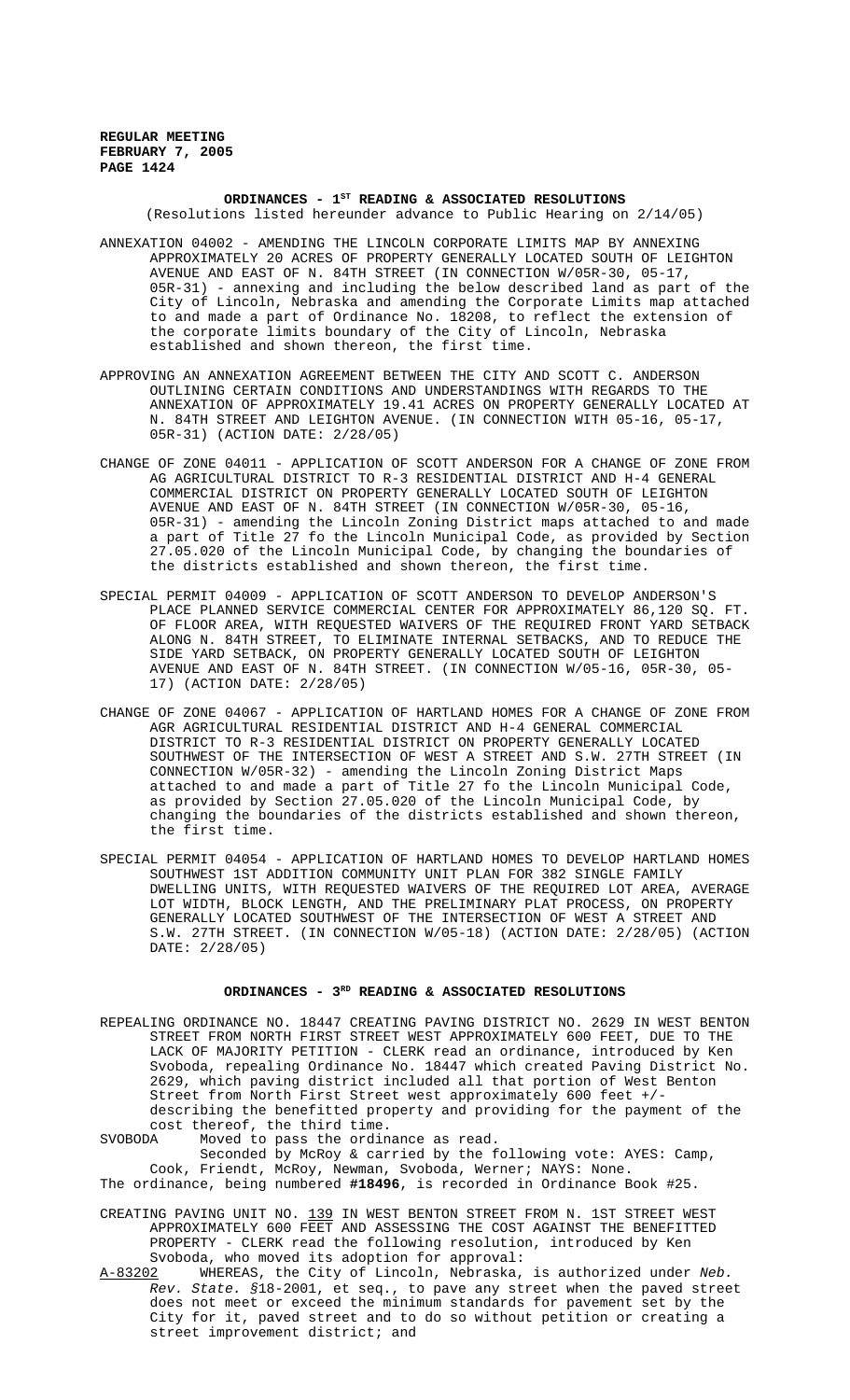WHEREAS, a portion of West Benton Street from North First Street west approximately 600 feet +/- is paved but does not meet or exceed the City's minimum standards for pavement.

NOW, THEREFORE, BE IT RESOLVED by the City Council of the City of Lincoln, Nebraska:

That West Benton Street from North First Street west approximately 600 feet  $+/-$  is hereby designated as Paving Unit No. 139 and is hereby ordered paved to meet the City's minimum standards for street paving.

The roadway to be paved shall be 27 feet in width; grading to be from lot line to lot line, and the cost of grading, curbing, guttering, and paving the same; including the cost of grading, curbing, guttering, and paving the intersections and returns, and the cost of grading the sidewalk space and relaying the sidewalks, and all expenses incidental to all of said improvements shall be assessed against the real estate benefitted, to-wit: portions of lots 25, Lot 71, Lot 70, Lot 44 Irregular Tract; located in the Northeast Quarter of Section 10, Township 10 North, Range 6 East and portion of Lot 68, Irregular Tract in the Southeast Quarter of Section Township 10 North, Range 6 East of the Sixth Principal Meridian City of Lincoln, Lancaster County, Nebraska, the assessments against said property benefitted to be in proportion to the benefits, not exceeding the cost thereof, provided, however, that such special assessments shall be paid out of the CDBG Special Assessment Paving Program funds for property owners earning at or below 50% of the City's Median income. In the event that easements or additional right-of-way must be acquired for the completion of this project, such property rights may be acquired by negotiation and purchase or by condemnation, if necessary, as provided by law.

BE IT FURTHER RESOLVED that, in the event that the actual bid price exceeds 25 percent over the preliminary cost estimate for the improvements, then such bid shall not be awarded until the Council has approved such bid by resolution.

Introduced by Ken Svoboda Seconded by Friendt & carried by the following vote: AYES: Camp, Cook, Friendt, McRoy, Newman, Svoboda, Werner; NAYS: None.

STREET NAME CHANGE 04010 - RENAMING N.W. 47TH STREET AS N.W. 47TH COURT, GENERALLY LOCATED AT N.W. 47TH STREET AND W. THATCHER LANE - CLERK read an ordinance, introduced by Ken Svoboda, changing the name of N.W.  $47^{\text{th}}$ Street to N.W.  $47^{\text{th}}$  Court located at N.W.  $47^{\text{th}}$  Street and W. Thatcher Lane, the third time.

SVOBODA Moved to pass the ordinance as read.

Seconded by Newman & carried by the following vote: AYES: Camp, Cook, Friendt, McRoy, Newman, Svoboda, Werner; NAYS: None. The ordinance, being numbered **#18497**, is recorded in Ordinance Book #25.

APPROVING AN AGREEMENT BETWEEN THE CITY AND THE NEBRASKA DEPT. OF ROADS FOR THE FEDERAL FUNDING, THROUGH THE DEPARTMENT OF TRANSPORTATION, FEDERAL HIGHWAY ADMINISTRATION, FOR THE ANTELOPE VALLEY P AND Q STREET BRIDGES PROJECT (PROJECT NO. STPC-5236(1) CN 11215L, CITY NO. 780105 (1/31/05 - ACTION DELAYED TO 2/7/05) - CLERK read the following resolution, introduced by Ken Svoboda, who moved its adoption:

A-83203 BE IT RESOLVED by the City Council of the City of Lincoln, Nebraska:

That the attached Agreement between the City of Lincoln and the State of Nebraska Department of Roads for Project No. STPC=5236(1) CN 11215L, City Project No. 780105 for Federal funding through the Department of Transportation, Federal Highway Administration, for the Antelope Valley P and Q Street Bridges Project, in accordance with the terms and conditions contained in said Agreement, is hereby approved and the Mayor is authorized to execute the same on behalf of the City of Lincoln.

The City Clerk is directed to return the executed copies of the Agreement to the Public Works and Utilities Department, for transmittal and execution by the State Department of Roads.

Introduced by Ken Svoboda Seconded by Friendt & carried by the following vote: AYES: Camp, Cook, Friendt, McRoy, Newman, Svoboda, Werner; NAYS: None.